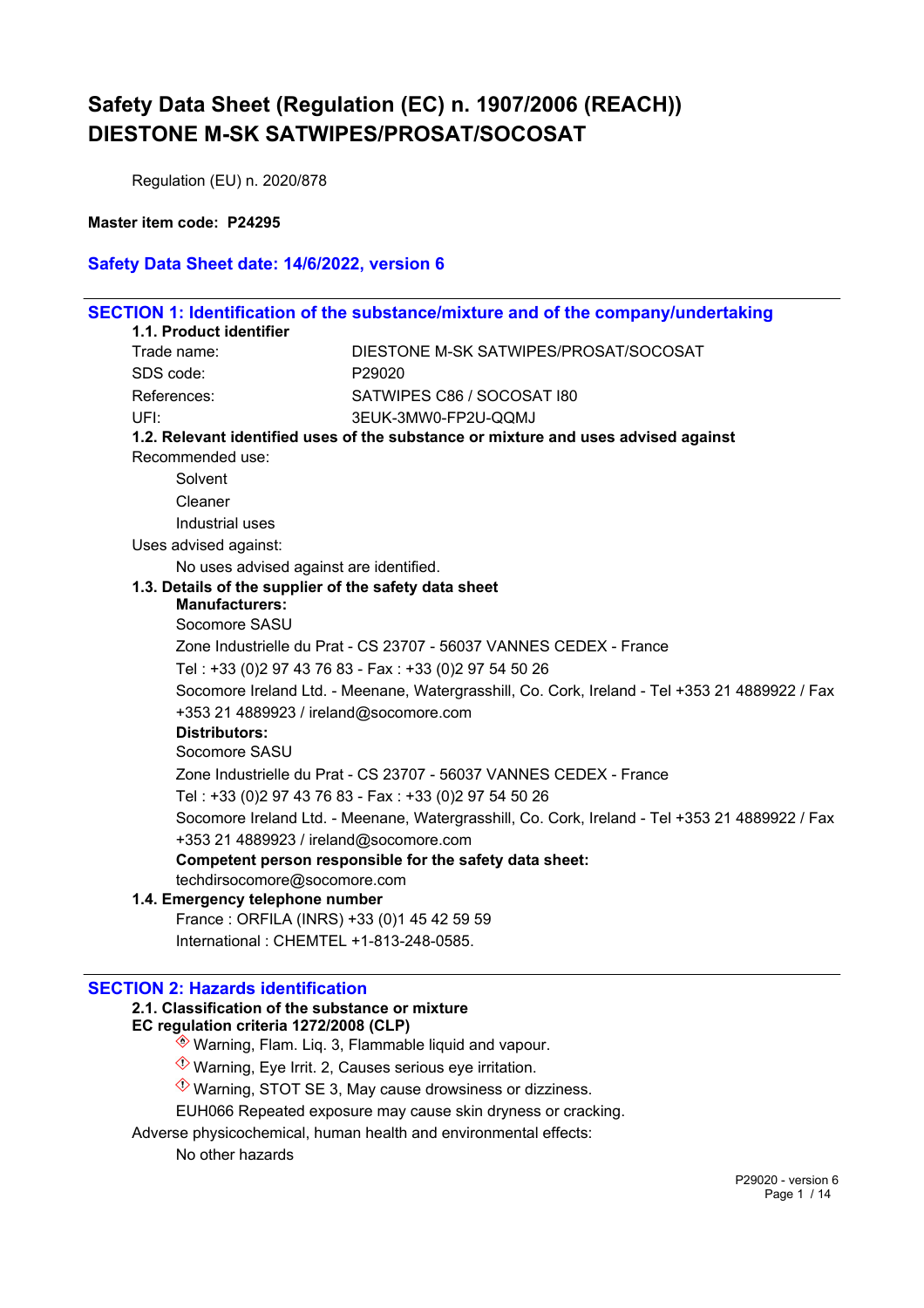**2.2. Label elements**

Hazard pictograms:



Warning

Hazard statements:

H226 Flammable liquid and vapour.

H319 Causes serious eye irritation.

H336 May cause drowsiness or dizziness.

Precautionary statements:

P210 Keep away from heat, hot surfaces, sparks, open flames and other ignition sources. No smoking.

P261 Avoid breathing vapours.

P280 Wear protective gloves and eye/face protection.

P312 Call a POISON CENTER if you feel unwell.

P370+P378 In case of fire, use a CO2 fire extinguisher to extinguish.

P403+P235 Store in a well-ventilated place. Keep cool.

Special Provisions:

EUH066 Repeated exposure may cause skin dryness or cracking.

**Contains** 

HYDROCARBONS, C9-C11, N-ALKANES, ISOALKANES, CYCLICS, <2% AROMATICS Special provisions according to Annex XVII of REACH and subsequent amendments:

None

#### **2.3. Other hazards**

No PBT, vPvB or endocrine disruptor substances present in concentration >= 0.1% Other Hazards:

No other hazards

### **SECTION 3: Composition/information on ingredients**

#### **3.1. Substances**

N.A.

#### **3.2. Mixtures**

Hazardous components within the meaning of the CLP regulation and related classification:

| Qty                   | <b>Name</b>                                                                                   | Ident. Number         |                                | <b>Classification</b>                                                                                              |
|-----------------------|-----------------------------------------------------------------------------------------------|-----------------------|--------------------------------|--------------------------------------------------------------------------------------------------------------------|
| >= 50% -<br>$ $ < 60% | HYDROCARBONS,<br>C9-C11, N-ALKANES,<br><b>ISOALKANES,</b><br>CYCLICS, <2%<br><b>AROMATICS</b> | EC:<br>REACH No.: 01- | 919-857-5<br>2119463258<br>-33 | <sup>2</sup> 2.6/3 Flam. Liq. 3 H226<br><b>♦ 3.10/1 Asp. Tox. 1 H304</b><br>$\circ$ 3.8/3 STOT SE 3 H336<br>EUH066 |
| l>= 15% -             | 3-METHOXY-3-                                                                                  | CAS:                  | 56539-66-3                     | $\sqrt{$}3.3/2$ Eye Irrit. 2 H319                                                                                  |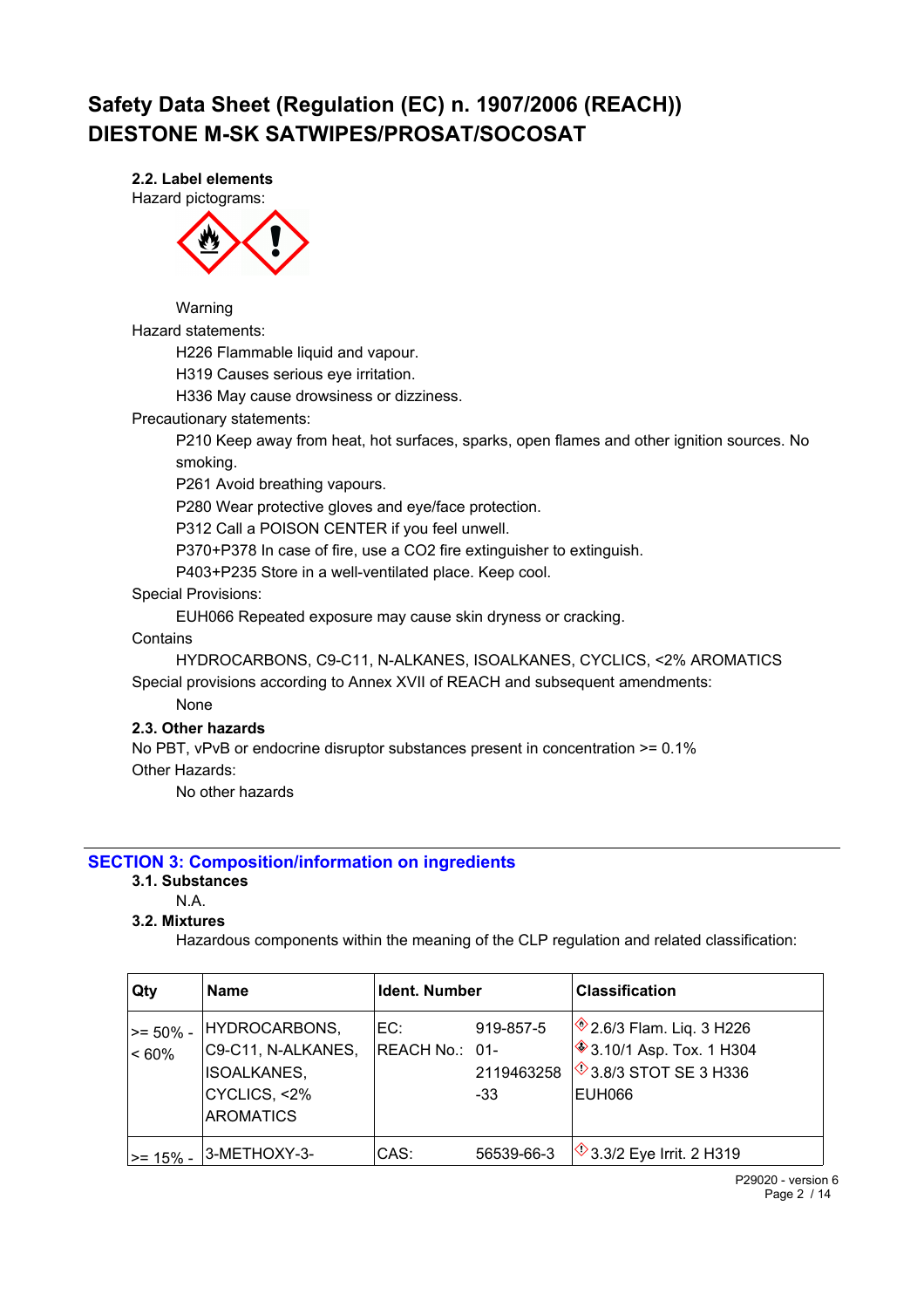| $ $ < 20% | METHYL-1-BUTANOL   EC: |                | 260-252-4  |  |
|-----------|------------------------|----------------|------------|--|
|           |                        | REACH No.: 01- |            |  |
|           |                        |                | 2119976333 |  |
|           |                        |                | -33        |  |
|           |                        |                |            |  |

### **SECTION 4: First aid measures**

#### **4.1. Description of first aid measures**

In case of skin contact:

Immediately take off all contaminated clothing.

Areas of the body that have - or are only even suspected of having - come into contact with the product must be rinsed immediately with plenty of running water and possibly with soap.

Wash thoroughly the body (shower or bath).

Remove contaminated clothing immediately and dispose of safely.

After contact with skin, wash immediately with soap and plenty of water.

#### In case of eyes contact:

After contact with the eyes, rinse with water with the eyelids open for a sufficient length of time, then consult an opthalmologist immediately.

Protect uninjured eye.

#### In case of Ingestion:

Do not induce vomiting. Obtain a medical examination.

In case of Inhalation:

Remove casualty to fresh air and keep warm and at rest.

### **4.2. Most important symptoms and effects, both acute and delayed**

#### None

#### **4.3. Indication of any immediate medical attention and special treatment needed**

In case of accident or unwellness, seek medical advice immediately (show directions for use or safety data sheet if possible).

Treatment:

No particular treatment.

#### **SECTION 5: Firefighting measures**

#### **5.1. Extinguishing media**

Suitable extinguishing media:

In case of fire, use a CO2 fire extinguisher to extinguish. Extinguishing media which must not be used for safety reasons: None in particular.

#### **5.2. Special hazards arising from the substance or mixture**

Do not inhale explosion and combustion gases.

Burning produces heavy smoke.

#### **5.3. Advice for firefighters**

Use suitable breathing apparatus .

Collect contaminated fire extinguishing water separately. This must not be discharged into drains. Move undamaged containers from immediate hazard area if it can be done safely.

#### **SECTION 6: Accidental release measures**

**6.1. Personal precautions, protective equipment and emergency procedures**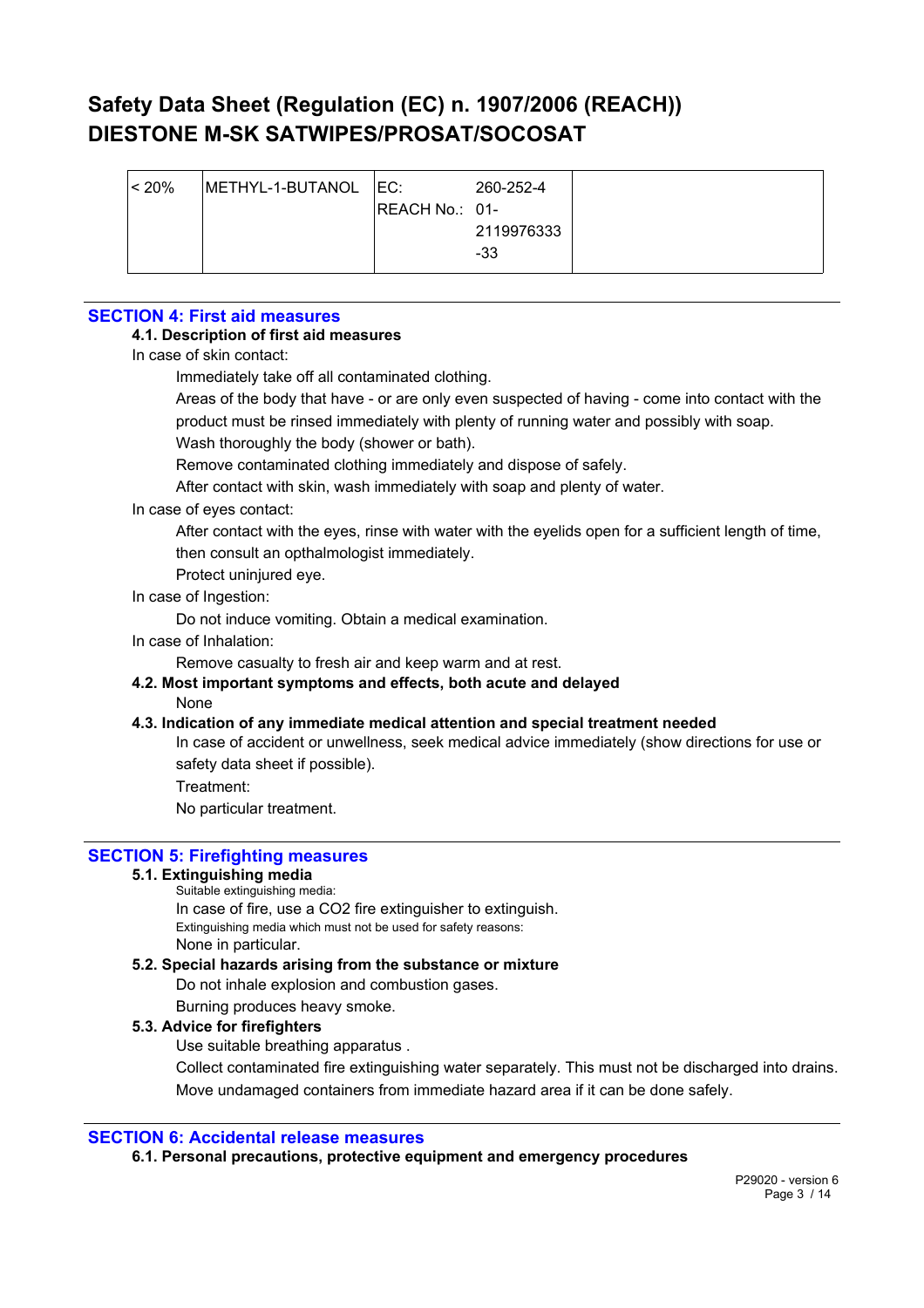Wear personal protection equipment. Remove all sources of ignition. Remove persons to safety.

See protective measures under point 7 and 8.

#### **6.2. Environmental precautions**

Do not allow to enter into soil/subsoil. Do not allow to enter into surface water or drains.

Retain contaminated washing water and dispose it.

In case of gas escape or of entry into waterways, soil or drains, inform the responsible authorities. Suitable material for taking up: absorbing material, organic, sand

### **6.3. Methods and material for containment and cleaning up**

Wash with plenty of water.

### **6.4. Reference to other sections**

See also section 8 and 13

### **SECTION 7: Handling and storage**

#### **7.1. Precautions for safe handling**

Avoid contact with skin and eyes, inhalation of vapours and mists.

Don't use empty container before they have been cleaned.

Before making transfer operations, assure that there aren't any incompatible material residuals in the containers.

See also section 8 for recommended protective equipment.

Advice on general occupational hygiene:

Contamined clothing should be changed before entering eating areas.

Do not eat or drink while working.

#### **7.2. Conditions for safe storage, including any incompatibilities**

Store under the same conditions as a combustible solid product.

Always keep in a well ventilated place.

Store at ambient temperatures. Keep away from unguarded flame and heat sources. Avoid direct exposure to sunlight.

Keep away from food, drink and feed.

Incompatible materials:

None in particular.

Instructions as regards storage premises:

Cool and adequately ventilated.

#### **7.3. Specific end use(s)**

None in particular

#### **SECTION 8: Exposure controls/personal protection 8.1. Control parameters**

Occupational exposure limit values HYDROCARBONS, C9-C11, N-ALKANES, ISOALKANES, CYCLICS, <2% AROMATICS - OEL Type: National - TWA: 1200 mg/m3, 197 ppm - Notes: ExxonMobil - OEL Type: National - TWA: 300 mg/m3 - STEL: 900 mg/m3 - Notes: Poland (NDS, DNSCh)

DNEL Exposure Limit Values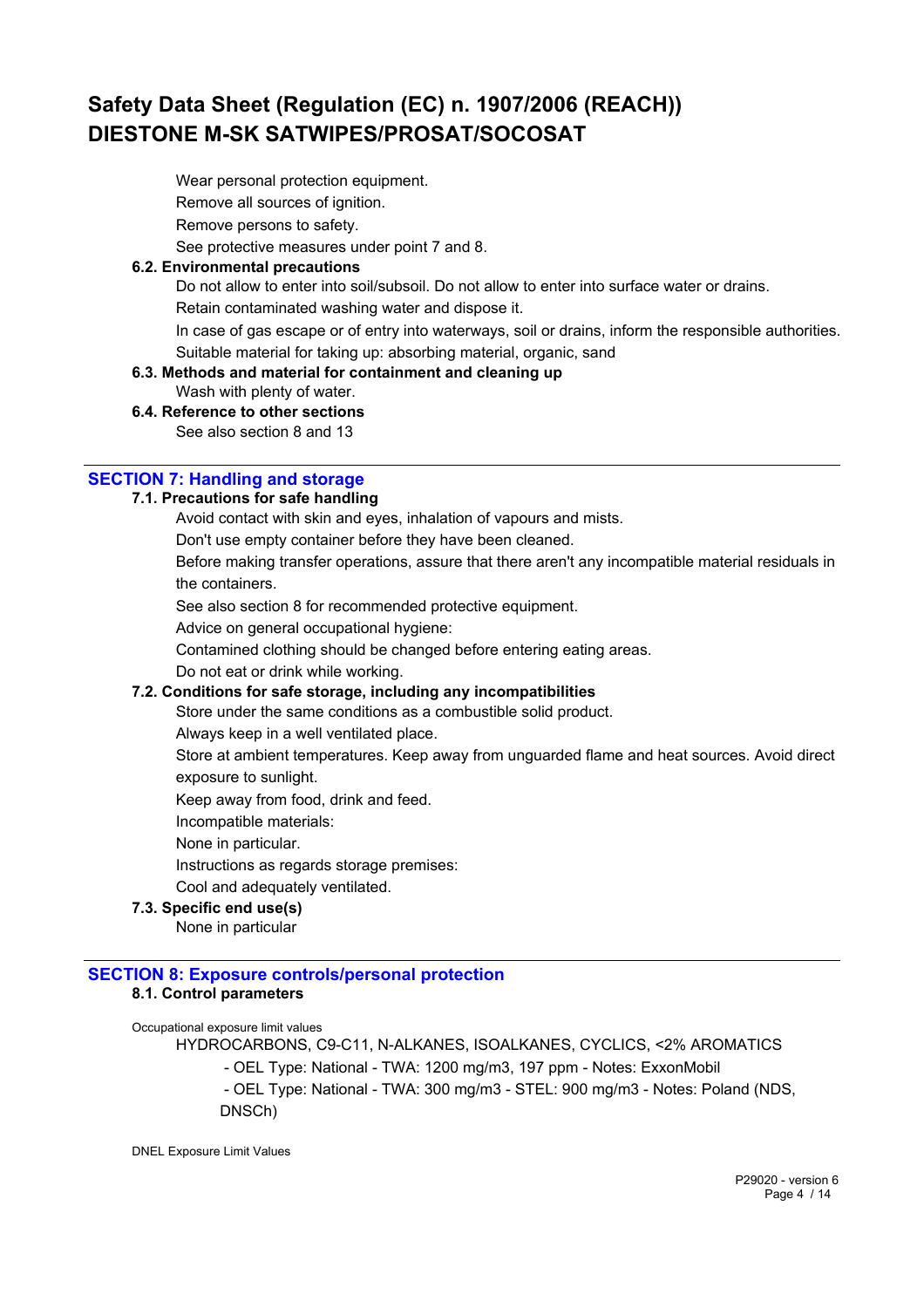HYDROCARBONS, C9-C11, N-ALKANES, ISOALKANES, CYCLICS, <2% AROMATICS Worker Industry: 208 mg/kg b.w./day - Consumer: 125 mg/kg b.w./day - Exposure: Human Dermal - Frequency: Long Term, systemic effects Worker Industry: 871 mg/m3 - Consumer: 185 mg/kg b.w./day - Exposure: Human Inhalation - Frequency: Long Term, systemic effects Consumer: 125 mg/kg b.w./day - Exposure: Human Oral - Frequency: Long Term, systemic effects 3-METHOXY-3-METHYL-1-BUTANOL - CAS: 56539-66-3 Worker Industry: 18 mg/m3 - Consumer: 4.4 mg/m3 - Exposure: Human Inhalation - Frequency: Long Term, systemic effects Worker Industry: 6.25 mg/kg b.w./day - Consumer: 3.1 mg/kg b.w./day - Exposure: Human Dermal - Frequency: Long Term, systemic effects Consumer: 2.5 mg/kg b.w./day - Exposure: Human Oral - Frequency: Long Term, systemic effects PNEC Exposure Limit Values N.A. Biological Exposure Index N.A.

#### **8.2. Exposure controls**

See below, example of PPE to use. Eye protection: Safety goggles (EN 166) Protection for skin: Chemical protection clothing. (type 3 - EN14605) Chemical protection clothing. (type 5 - EN13982-1) Chemical protection clothing. (type 6 - EN13034) Protection for hands: Suitable gloves type: NF EN374 NBR (nitrile rubber). PVA (Polyvinyl alcohol). Respiratory protection: Use adequate protective respiratory equipment. Filtering Half-face mask (NF EN 149), class FFP1 Mask with filter "A1" , brown colour (NF EN14387) Thermal Hazards: None Environmental exposure controls: None Appropriate engineering controls: None Other conditions affecting workers exposure: None

#### **SECTION 9: Physical and chemical properties**

9.1. Information on basic physical and chemical properties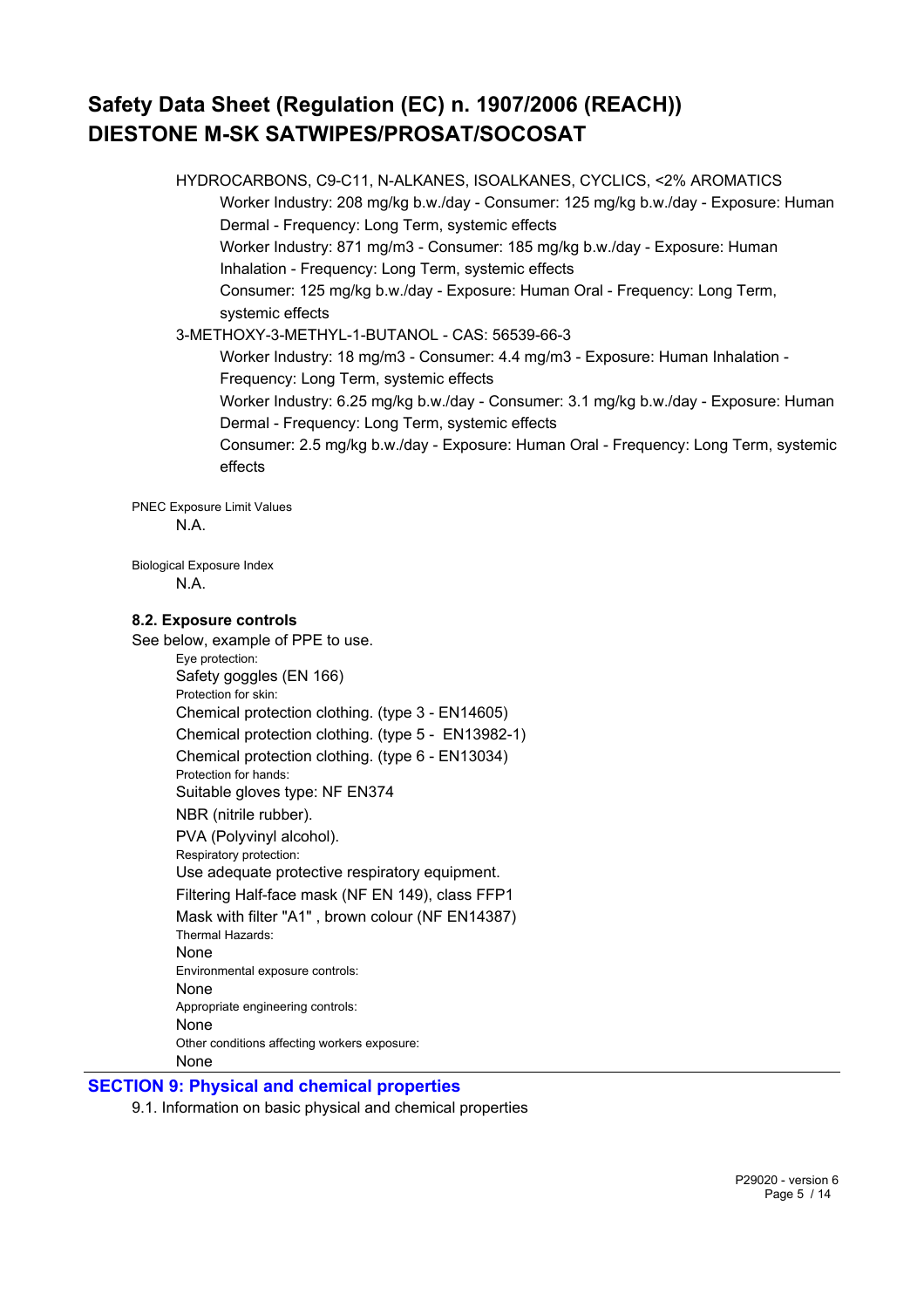| <b>Properties</b>                                               | Value                        | Method: | <b>Notes</b> |
|-----------------------------------------------------------------|------------------------------|---------|--------------|
| Physical state:                                                 | Liquid coated<br>on wipes    | --      | --           |
| Colour:                                                         | Colourless                   | --      | --           |
| Odour:                                                          | N.A.                         | --      | --           |
| Melting point/freezing point: Not Relevant                      |                              | --      | --           |
| Boiling point or initial<br>boiling point and boiling<br>range: | 155 °C                       | --      |              |
| Flammability:                                                   | Flam. Liq. 3,<br>H226        | --      | --           |
| Lower and upper<br>explosion limit:                             | N.A.                         | --      | --           |
| Flash point (°C):                                               | 38 °C                        | --      | --           |
| Auto-ignition temperature:                                      | $>$ 395 °C                   | --      | --           |
| Decomposition<br>temperature:                                   | N.A.                         | --      | --           |
| pH:                                                             | N.A.                         | --      | --           |
| Kinematic viscosity:                                            | N.A.                         | --      | --           |
| Solubility in water:                                            | N.A.                         | --      | --           |
| Solubility in oil:                                              | N.A.                         | --      | --           |
| Partition coefficient n-<br>octanol/water (log value):          | N.A.                         |         |              |
| Vapour pressure:                                                | $< 2$ hPa<br>$(20^{\circ}C)$ | --      |              |
| Density and/or relative<br>density:                             | < 1                          | --      | --           |
| Relative vapour density:                                        | N.A.                         | --      |              |
| Particle characteristics:                                       |                              |         |              |
| Particle size:                                                  | N.A.                         | --      |              |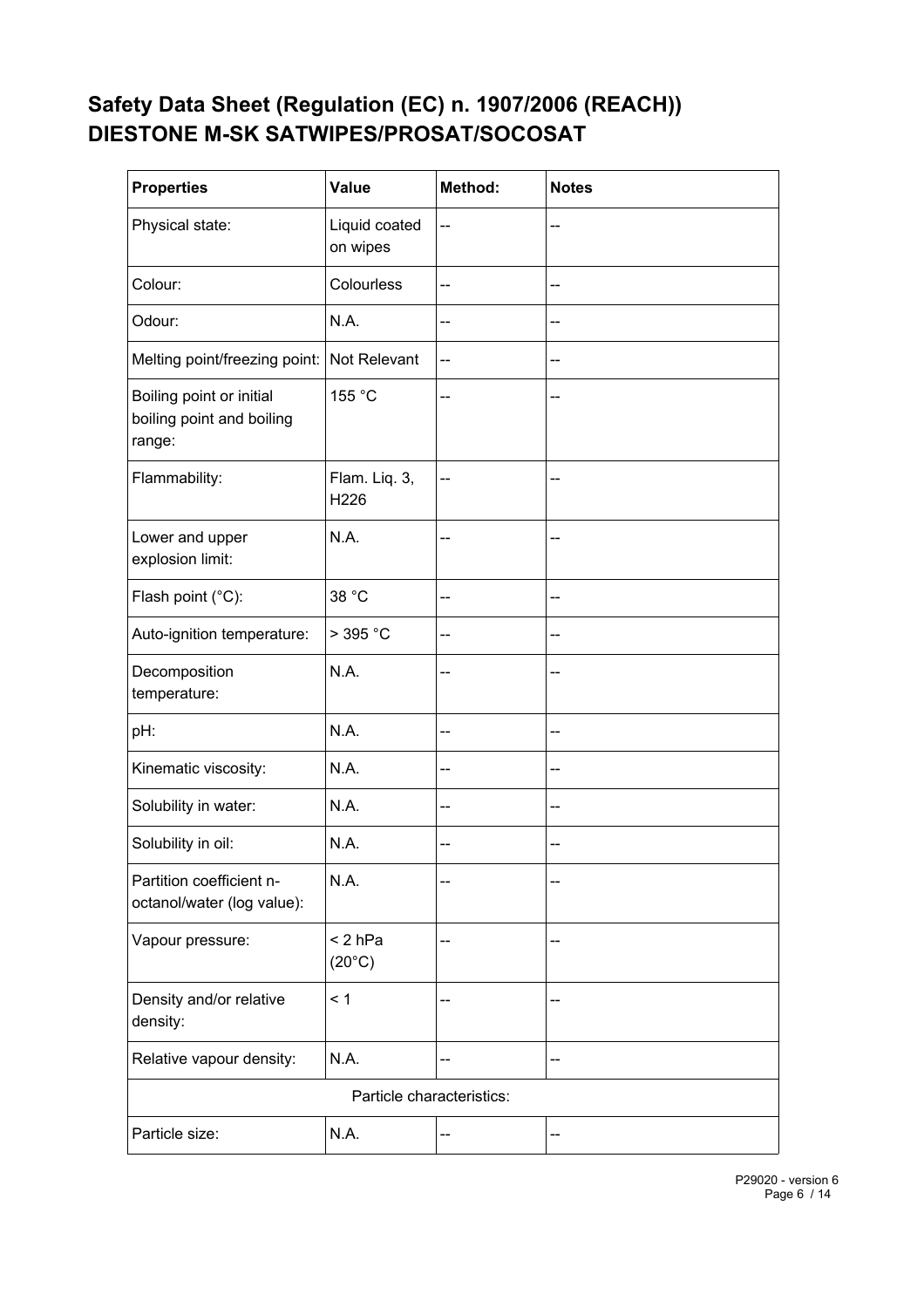9.2. Other information No other relevant information Volatile Organic compounds - VOCs = 810 g/l

### **SECTION 10: Stability and reactivity**

#### **10.1. Reactivity**

Stable under normal conditions

- **10.2. Chemical stability** Stable under normal conditions **10.3. Possibility of hazardous reactions**
- None **10.4. Conditions to avoid** Stable under normal conditions.
- **10.5. Incompatible materials** Avoid contact with combustible materials. The product could catch fire.
- **10.6. Hazardous decomposition products** None.

### **SECTION 11: Toxicological information**

**11.1. Information on hazard classes as defined in Regulation (EC) No 1272/2008**

Toxicological information of the product: N.A.

Toxicological information of the main substances found in the product:

HYDROCARBONS, C9-C11, N-ALKANES, ISOALKANES, CYCLICS, <2% AROMATICS Acute toxicity: Test: LD50 - Route: Oral - Species: Rat > 5000 mg/kg Test: LD50 - Route: Skin - Species: Rabbit > 5000 mg/kg - Duration: 24 hours Test: LC50 - Route: Inhalation - Species: Rat > 4951 mg/m3 - Duration: 8h 3-METHOXY-3-METHYL-1-BUTANOL - CAS: 56539-66-3 Acute toxicity: Test: LD50 - Route: Oral - Species: Rat = 4400 mg/kg - Source: OCDE 401 Test: LD50 - Route: Skin - Species: Rat > 2000 mg/kg STOT-repeated exposure: Test: NOAEL - Route: Oral - Species: Rat = 60 mg/kg - Duration: 28 days Test: LOAEL - Route: Oral - Species: Rat = 250 mg/kg - Duration: 28 days Test: LOAEL - Route: Inhalation - Species: Rat = 0.53 mg/l - Duration: 28 days Test: NOAEL - Route: Oral - Species: Rat = 250 mg/kg - Duration: 90 Jours - Source: OCDE 408

If not differently specified, the information required in Regulation (EU)2020/878 listed below must be considered as N.A.:

Acute toxicity;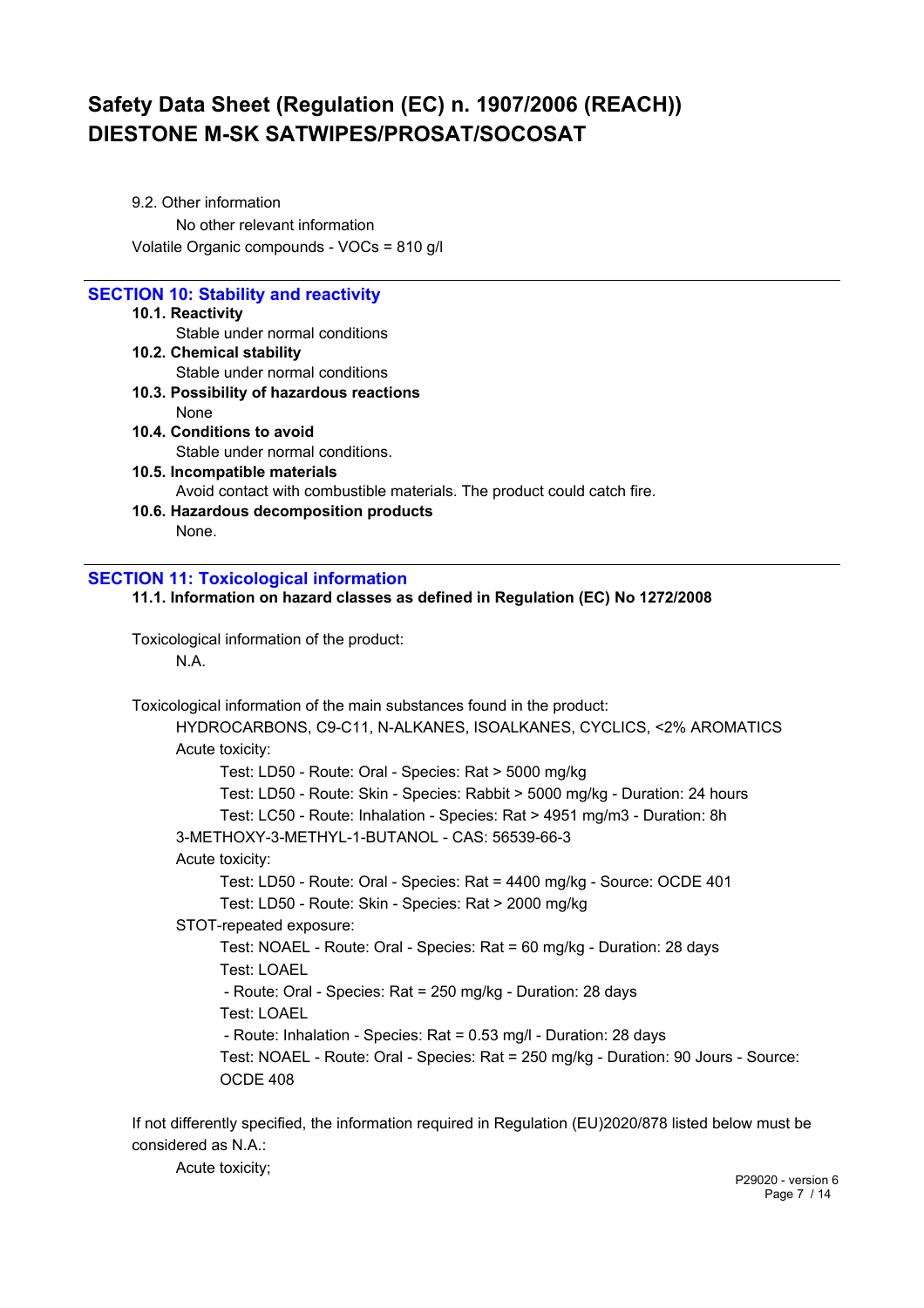Skin corrosion/irritation; Serious eye damage/irritation; Respiratory or skin sensitisation; Germ cell mutagenicity; Carcinogenicity; Reproductive toxicity; STOT-single exposure; STOT-repeated exposure; Aspiration hazard.

#### **11.2. Information on other hazards**

Endocrine disrupting properties: No endocrine disruptor substances present in concentration >= 0.1%

Other toxicological information:

HYDROCARBONS, C9-C11, N-ALKANES, ISOALKANES, CYCLICS, <2% AROMATICS Irritating to eyes and skin.

Repeated exposure may cause dryness or cracking of the skin.

Inhalation of vapours may cause drowsiness and dizziness.

Inhalation - May irritate respiratory tracts.

Inhalation of vapours may cause headaches, nausea, vomiting and impaired consciousness. Ingestion:

Severe lung damage, irritation of the digestive tract, nausea, vomiting and diarrhea. Risk of central nervous system depression.

-

3-METHOXY-3-METHYL-1-BUTANOL May cause moderate eye irritation. May cause eye irritation.

### **SECTION 12: Ecological information**

#### **12.1. Toxicity**

Adopt good working practices, so that the product is not released into the environment. HYDROCARBONS, C9-C11, N-ALKANES, ISOALKANES, CYCLICS, <2% AROMATICS a) Aquatic acute toxicity:

Endpoint: LC50 - Species: Fish > 1000 mg/l - Duration h: 96 - Notes: Oncorhynchus mykiss Endpoint: EC50 - Species: Algae > 1000 mg/l - Duration h: 72 - Notes: Pseudokirchnerella subcapitata

Endpoint: EC50 - Species: Daphnia > 1000 mg/l - Duration h: 48 - Notes: Daphnia magna Endpoint: DSEO-R (NOELR) - Species: Algae = 3 mg/l - Duration h: 72 - Notes: Pseudokirchnerella subcapitata - biomass - OECD 201)

Endpoint: DSEO-R (NOELR) - Species: Algae = 100 mg/l - Duration h: 72 - Notes:

Pseudokirchnerella subcapitata - growth rate - EOCD 201)

#### b) Aquatic chronic toxicity:

Endpoint: DSEO-R (NOELR) - Species: Daphnia = 0.23 mg/l - Duration h: 504 - Notes: Daphnia magna - QSAR Petrotox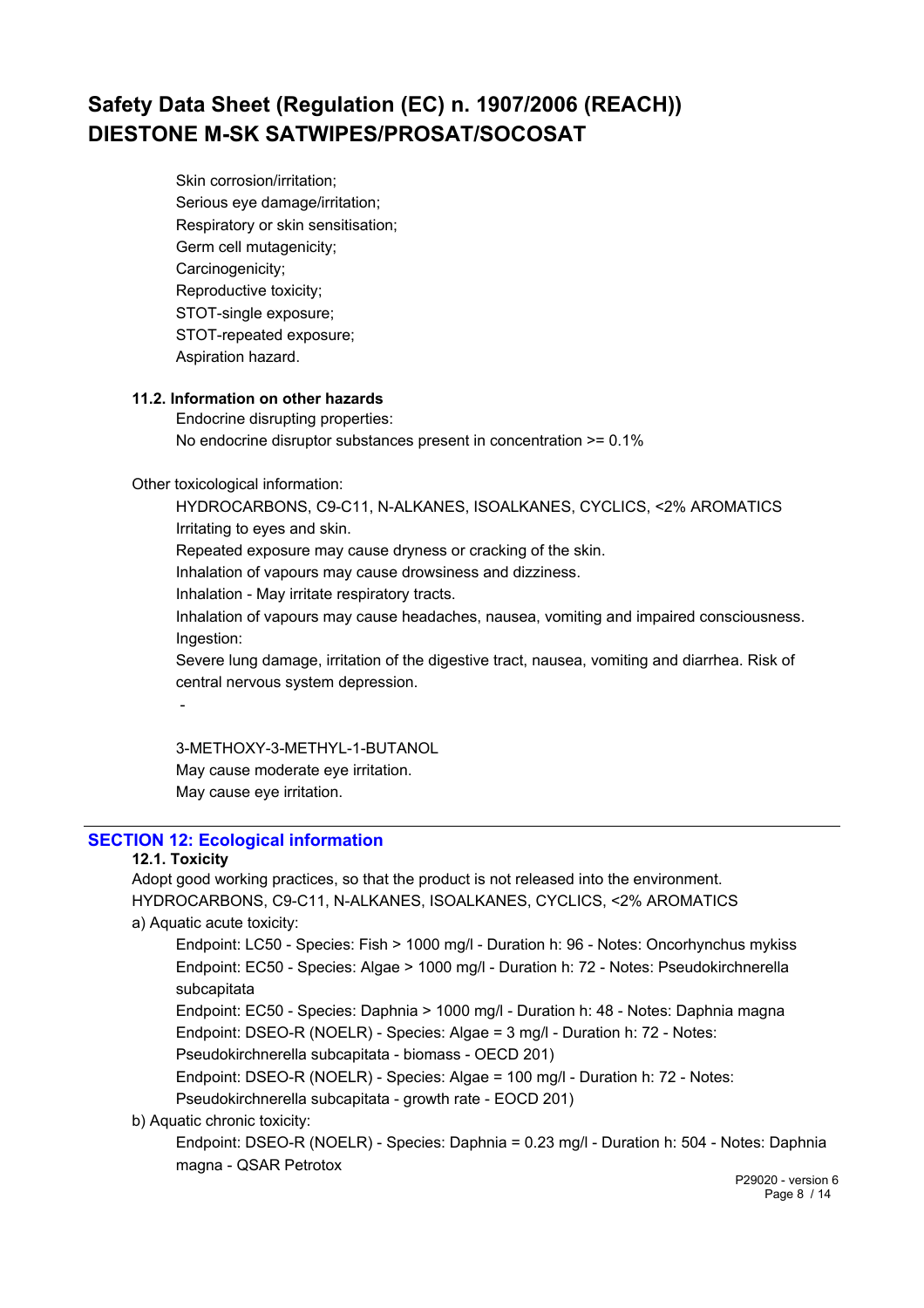Endpoint: DSEO-R (NOELR) - Species: Fish = 0.13 mg/l - Duration h: 672 - Notes: Oncorhynchus mykiss - QSAR Petrotox 3-METHOXY-3-METHYL-1-BUTANOL - CAS: 56539-66-3 a) Aquatic acute toxicity: Endpoint: LC50 - Species: Fish > 100 mg/l - Duration h: 96 - Notes: Oryzias latipes, OECD 203 Endpoint: EC50 - Species: Daphnia > 1000 mg/l - Duration h: 48 - Notes: Daphnia magna, OECD 202 Endpoint: NOEC - Species: Algae = 1000 mg/l - Duration h: 72 - Notes: Pseudokirchneriella subcapitata, OECD 201 Endpoint: EC50r - Species: Algae = 1000 mg/l - Duration h: 72 - Notes: Pseudokirchneriella subcapitata, OECD 201 Endpoint: EC50 - Species: Microorganisms > 1000 mg/l - Duration h: 3 - Notes: OECD 209 b) Aquatic chronic toxicity: Endpoint: NOEC - Species: Aquatic invertebrates = 100 mg/l - Duration h: 504 - Notes: Daphnia magna, OECD 211 **12.2. Persistence and degradability** HYDROCARBONS, C9-C11, N-ALKANES, ISOALKANES, CYCLICS, <2% AROMATICS Biodegradability: Biodegradability rate - Duration: 28 days - %: 80 Biodegradability: Photodegradation (in air) 3-METHOXY-3-METHYL-1-BUTANOL - CAS: 56539-66-3 Biodegradability: Readily biodegradable - Test: OECD 301C - Duration: 28 days - %: 100% Test: OECD 310 - Duration: 28 days - %: 78.9% **12.3. Bioaccumulative potential** 3-METHOXY-3-METHYL-1-BUTANOL - CAS: 56539-66-3 Log Pow 0.18 **12.4. Mobility in soil** N.A. **12.5. Results of PBT and vPvB assessment** vPvB Substances: None - PBT Substances: None 12.6. Endocrine disrupting properties No endocrine disruptor substances present in concentration >= 0.1% 12.7. Other adverse effects No harmful effects expected.

### **SECTION 13: Disposal considerations**

#### **13.1. Waste treatment methods**

Recover, if possible. Send to authorised disposal plants or for incineration under controlled conditions. In so doing, comply with the local and national regulations currently in force.

Codes of wastes (Décision 2001/573/EC, Directive 2006/12/EEC, Directive 94/31/EEC on hazardous waste):

15 02 02\* absorbents, filter materials (including oil filters not otherwise specified), wiping cloths, protective clothing contaminated by dangerous substances

#### **SECTION 14: Transport information**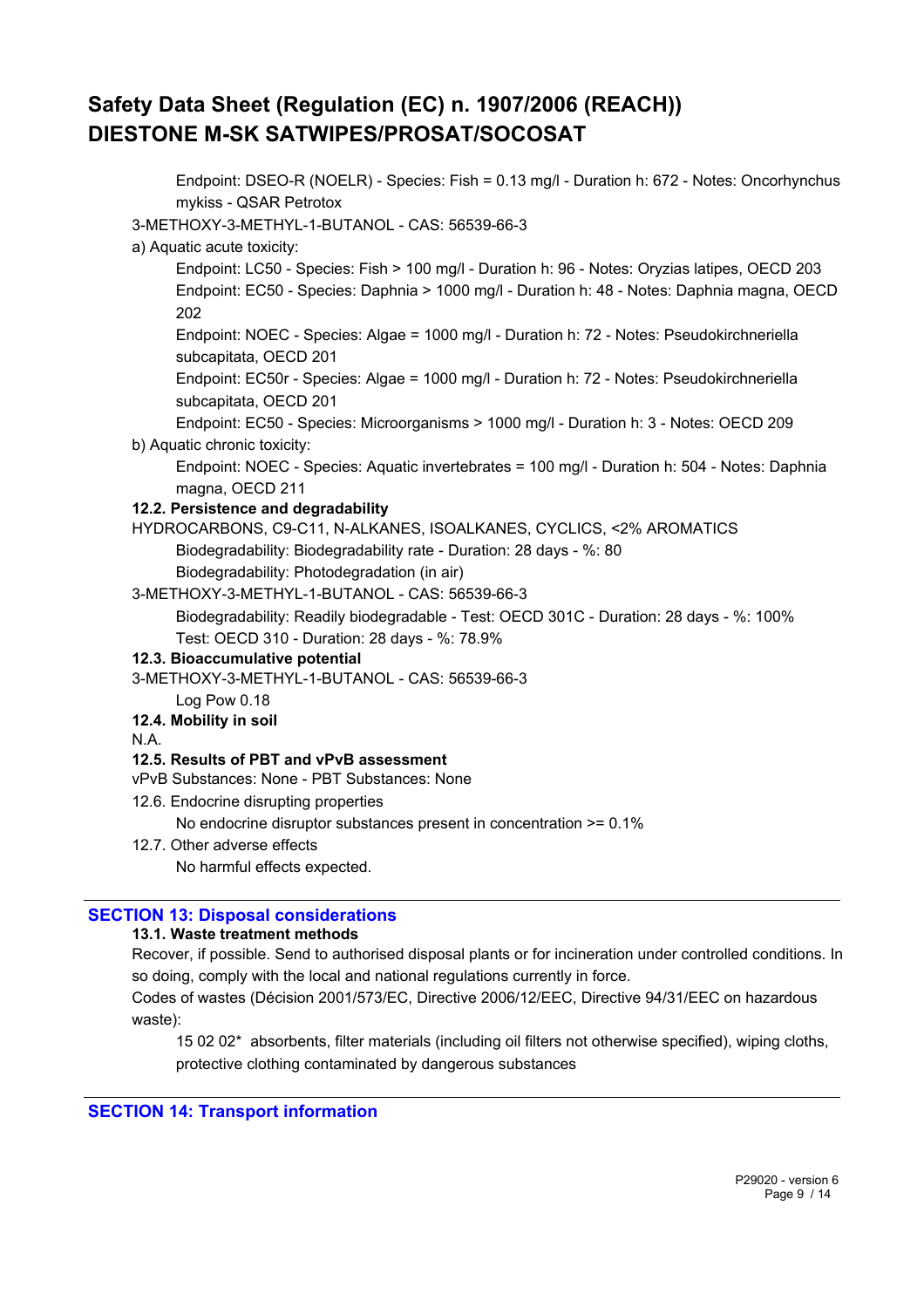

| ADR-UN Number:<br>3175<br>IATA-UN Number:<br>3175<br>IMDG-UN Number:<br>3175<br>14.2. UN proper shipping name<br><b>ADR-Shipping Name:</b><br>SOLIDS or mixtures of solids (such as preparations and wastes)<br>CONTAINING FLAMMABLE LIQUID, N.O.S. having a flash-point<br>up to 60 °C (HYDROCARBONS, C9-C11, N-ALKANES,<br>ISOALKANES, CYCLICS, <2% AROMATICS,<br>3-METHOXY-3-METHYL-1-BUTANOL)<br>SOLIDS or mixtures of solids (such as preparations and wastes)<br>IATA-Shipping Name:<br>CONTAINING FLAMMABLE LIQUID, N.O.S. having a flash-point<br>up to 60 °C (HYDROCARBONS, C9-C11, N-ALKANES,<br>ISOALKANES, CYCLICS, <2% AROMATICS,<br>3-METHOXY-3-METHYL-1-BUTANOL)<br>SOLIDS or mixtures of solids (such as preparations and wastes)<br>IMDG-Shipping Name:<br>CONTAINING FLAMMABLE LIQUID, N.O.S. having a flash-point<br>up to 60 °C (HYDROCARBONS, C9-C11, N-ALKANES,<br>ISOALKANES, CYCLICS, <2% AROMATICS,<br>3-METHOXY-3-METHYL-1-BUTANOL)<br>14.3. Transport hazard class(es)<br>ADR-Class:<br>4.1<br>ADR - Hazard identification number:<br>40<br>IATA-Class:<br>4.1<br>4.1<br>IATA-Label:<br>IMDG-Class:<br>4.1<br>14.4. Packing group<br><b>ADR-Packing Group:</b><br>$\mathbf{H}$<br>IATA-Packing group:<br>Ш<br>IMDG-Packing group:<br>Ш<br>14.5. Environmental hazards<br><b>ADR-Enviromental Pollutant:</b><br>No<br>No<br>IMDG-Marine pollutant:<br>IMDG-EmS:<br>$F-A$ , S-I<br>14.6. Special precautions for user<br>ADR-Subsidiary hazards:<br>ADR-S.P.:<br>216 274 601<br>ADR-Transport category (Tunnel restriction code):<br>(E)<br>IATA-Passenger Aircraft:<br>445<br>IATA-Subsidiary hazards:<br>IATA-Cargo Aircraft:<br>448<br>IATA-S.P.:<br>A46<br>3L<br>IATA-ERG:<br>IMDG-Subsidiary hazards: | 14.1. UN number or ID number |                      |  |
|-------------------------------------------------------------------------------------------------------------------------------------------------------------------------------------------------------------------------------------------------------------------------------------------------------------------------------------------------------------------------------------------------------------------------------------------------------------------------------------------------------------------------------------------------------------------------------------------------------------------------------------------------------------------------------------------------------------------------------------------------------------------------------------------------------------------------------------------------------------------------------------------------------------------------------------------------------------------------------------------------------------------------------------------------------------------------------------------------------------------------------------------------------------------------------------------------------------------------------------------------------------------------------------------------------------------------------------------------------------------------------------------------------------------------------------------------------------------------------------------------------------------------------------------------------------------------------------------------------------------------------------------------------------------------------------------------------------------------------------|------------------------------|----------------------|--|
|                                                                                                                                                                                                                                                                                                                                                                                                                                                                                                                                                                                                                                                                                                                                                                                                                                                                                                                                                                                                                                                                                                                                                                                                                                                                                                                                                                                                                                                                                                                                                                                                                                                                                                                                     |                              |                      |  |
|                                                                                                                                                                                                                                                                                                                                                                                                                                                                                                                                                                                                                                                                                                                                                                                                                                                                                                                                                                                                                                                                                                                                                                                                                                                                                                                                                                                                                                                                                                                                                                                                                                                                                                                                     |                              |                      |  |
|                                                                                                                                                                                                                                                                                                                                                                                                                                                                                                                                                                                                                                                                                                                                                                                                                                                                                                                                                                                                                                                                                                                                                                                                                                                                                                                                                                                                                                                                                                                                                                                                                                                                                                                                     |                              |                      |  |
|                                                                                                                                                                                                                                                                                                                                                                                                                                                                                                                                                                                                                                                                                                                                                                                                                                                                                                                                                                                                                                                                                                                                                                                                                                                                                                                                                                                                                                                                                                                                                                                                                                                                                                                                     |                              |                      |  |
|                                                                                                                                                                                                                                                                                                                                                                                                                                                                                                                                                                                                                                                                                                                                                                                                                                                                                                                                                                                                                                                                                                                                                                                                                                                                                                                                                                                                                                                                                                                                                                                                                                                                                                                                     |                              |                      |  |
|                                                                                                                                                                                                                                                                                                                                                                                                                                                                                                                                                                                                                                                                                                                                                                                                                                                                                                                                                                                                                                                                                                                                                                                                                                                                                                                                                                                                                                                                                                                                                                                                                                                                                                                                     |                              |                      |  |
|                                                                                                                                                                                                                                                                                                                                                                                                                                                                                                                                                                                                                                                                                                                                                                                                                                                                                                                                                                                                                                                                                                                                                                                                                                                                                                                                                                                                                                                                                                                                                                                                                                                                                                                                     |                              |                      |  |
|                                                                                                                                                                                                                                                                                                                                                                                                                                                                                                                                                                                                                                                                                                                                                                                                                                                                                                                                                                                                                                                                                                                                                                                                                                                                                                                                                                                                                                                                                                                                                                                                                                                                                                                                     |                              |                      |  |
|                                                                                                                                                                                                                                                                                                                                                                                                                                                                                                                                                                                                                                                                                                                                                                                                                                                                                                                                                                                                                                                                                                                                                                                                                                                                                                                                                                                                                                                                                                                                                                                                                                                                                                                                     |                              |                      |  |
|                                                                                                                                                                                                                                                                                                                                                                                                                                                                                                                                                                                                                                                                                                                                                                                                                                                                                                                                                                                                                                                                                                                                                                                                                                                                                                                                                                                                                                                                                                                                                                                                                                                                                                                                     |                              |                      |  |
|                                                                                                                                                                                                                                                                                                                                                                                                                                                                                                                                                                                                                                                                                                                                                                                                                                                                                                                                                                                                                                                                                                                                                                                                                                                                                                                                                                                                                                                                                                                                                                                                                                                                                                                                     |                              |                      |  |
|                                                                                                                                                                                                                                                                                                                                                                                                                                                                                                                                                                                                                                                                                                                                                                                                                                                                                                                                                                                                                                                                                                                                                                                                                                                                                                                                                                                                                                                                                                                                                                                                                                                                                                                                     |                              |                      |  |
|                                                                                                                                                                                                                                                                                                                                                                                                                                                                                                                                                                                                                                                                                                                                                                                                                                                                                                                                                                                                                                                                                                                                                                                                                                                                                                                                                                                                                                                                                                                                                                                                                                                                                                                                     |                              |                      |  |
|                                                                                                                                                                                                                                                                                                                                                                                                                                                                                                                                                                                                                                                                                                                                                                                                                                                                                                                                                                                                                                                                                                                                                                                                                                                                                                                                                                                                                                                                                                                                                                                                                                                                                                                                     |                              |                      |  |
|                                                                                                                                                                                                                                                                                                                                                                                                                                                                                                                                                                                                                                                                                                                                                                                                                                                                                                                                                                                                                                                                                                                                                                                                                                                                                                                                                                                                                                                                                                                                                                                                                                                                                                                                     |                              |                      |  |
|                                                                                                                                                                                                                                                                                                                                                                                                                                                                                                                                                                                                                                                                                                                                                                                                                                                                                                                                                                                                                                                                                                                                                                                                                                                                                                                                                                                                                                                                                                                                                                                                                                                                                                                                     |                              |                      |  |
|                                                                                                                                                                                                                                                                                                                                                                                                                                                                                                                                                                                                                                                                                                                                                                                                                                                                                                                                                                                                                                                                                                                                                                                                                                                                                                                                                                                                                                                                                                                                                                                                                                                                                                                                     |                              |                      |  |
|                                                                                                                                                                                                                                                                                                                                                                                                                                                                                                                                                                                                                                                                                                                                                                                                                                                                                                                                                                                                                                                                                                                                                                                                                                                                                                                                                                                                                                                                                                                                                                                                                                                                                                                                     |                              |                      |  |
|                                                                                                                                                                                                                                                                                                                                                                                                                                                                                                                                                                                                                                                                                                                                                                                                                                                                                                                                                                                                                                                                                                                                                                                                                                                                                                                                                                                                                                                                                                                                                                                                                                                                                                                                     |                              |                      |  |
|                                                                                                                                                                                                                                                                                                                                                                                                                                                                                                                                                                                                                                                                                                                                                                                                                                                                                                                                                                                                                                                                                                                                                                                                                                                                                                                                                                                                                                                                                                                                                                                                                                                                                                                                     |                              |                      |  |
|                                                                                                                                                                                                                                                                                                                                                                                                                                                                                                                                                                                                                                                                                                                                                                                                                                                                                                                                                                                                                                                                                                                                                                                                                                                                                                                                                                                                                                                                                                                                                                                                                                                                                                                                     |                              |                      |  |
|                                                                                                                                                                                                                                                                                                                                                                                                                                                                                                                                                                                                                                                                                                                                                                                                                                                                                                                                                                                                                                                                                                                                                                                                                                                                                                                                                                                                                                                                                                                                                                                                                                                                                                                                     |                              |                      |  |
|                                                                                                                                                                                                                                                                                                                                                                                                                                                                                                                                                                                                                                                                                                                                                                                                                                                                                                                                                                                                                                                                                                                                                                                                                                                                                                                                                                                                                                                                                                                                                                                                                                                                                                                                     |                              |                      |  |
|                                                                                                                                                                                                                                                                                                                                                                                                                                                                                                                                                                                                                                                                                                                                                                                                                                                                                                                                                                                                                                                                                                                                                                                                                                                                                                                                                                                                                                                                                                                                                                                                                                                                                                                                     |                              |                      |  |
|                                                                                                                                                                                                                                                                                                                                                                                                                                                                                                                                                                                                                                                                                                                                                                                                                                                                                                                                                                                                                                                                                                                                                                                                                                                                                                                                                                                                                                                                                                                                                                                                                                                                                                                                     |                              |                      |  |
|                                                                                                                                                                                                                                                                                                                                                                                                                                                                                                                                                                                                                                                                                                                                                                                                                                                                                                                                                                                                                                                                                                                                                                                                                                                                                                                                                                                                                                                                                                                                                                                                                                                                                                                                     |                              |                      |  |
|                                                                                                                                                                                                                                                                                                                                                                                                                                                                                                                                                                                                                                                                                                                                                                                                                                                                                                                                                                                                                                                                                                                                                                                                                                                                                                                                                                                                                                                                                                                                                                                                                                                                                                                                     |                              |                      |  |
|                                                                                                                                                                                                                                                                                                                                                                                                                                                                                                                                                                                                                                                                                                                                                                                                                                                                                                                                                                                                                                                                                                                                                                                                                                                                                                                                                                                                                                                                                                                                                                                                                                                                                                                                     |                              |                      |  |
|                                                                                                                                                                                                                                                                                                                                                                                                                                                                                                                                                                                                                                                                                                                                                                                                                                                                                                                                                                                                                                                                                                                                                                                                                                                                                                                                                                                                                                                                                                                                                                                                                                                                                                                                     |                              |                      |  |
|                                                                                                                                                                                                                                                                                                                                                                                                                                                                                                                                                                                                                                                                                                                                                                                                                                                                                                                                                                                                                                                                                                                                                                                                                                                                                                                                                                                                                                                                                                                                                                                                                                                                                                                                     |                              | $D20020 - Varcion$ 6 |  |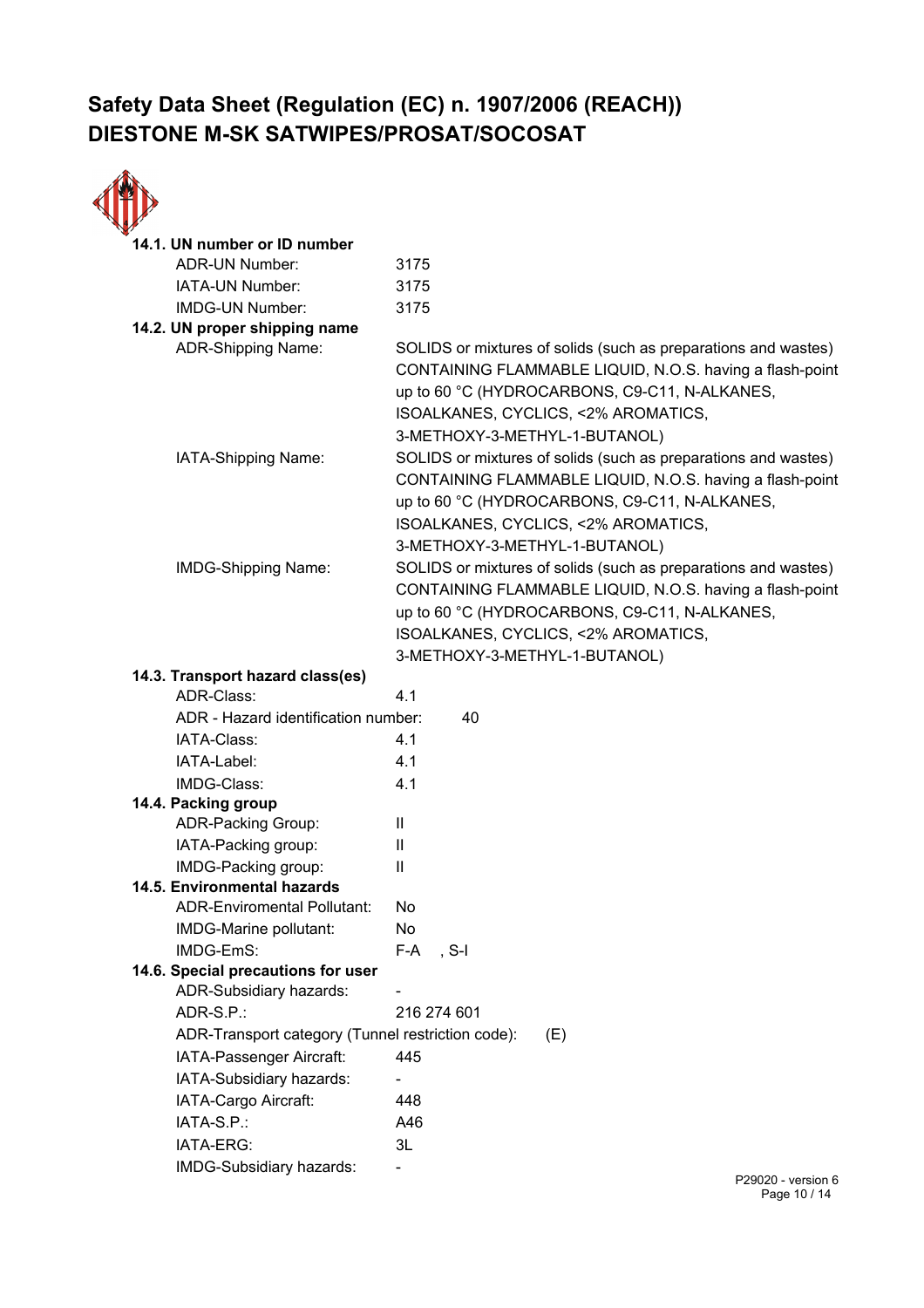IMDG-Stowage and handling: Category B IMDG-Segregation: Q.L.: 1K Q.E.: E2

**14.7. Maritime transport in bulk according to IMO instruments**

N.A.

#### **SECTION 15: Regulatory information**

**15.1. Safety, health and environmental regulations/legislation specific for the substance or mixture**

Dir. 98/24/EC (Risks related to chemical agents at work) Dir. 2000/39/EC (Occupational exposure limit values) Regulation (EC) n. 1907/2006 (REACH) Regulation (EC) n. 1272/2008 (CLP) Regulation (EC) n. 790/2009 (ATP 1 CLP) and (EU) n. 758/2013 Regulation (EU) n. 286/2011 (ATP 2 CLP) Regulation (EU) n. 618/2012 (ATP 3 CLP) Regulation (EU) n. 487/2013 (ATP 4 CLP) Regulation (EU) n. 944/2013 (ATP 5 CLP) Regulation (EU) n. 605/2014 (ATP 6 CLP) Regulation (EU) n. 2015/1221 (ATP 7 CLP) Regulation (EU) n. 2016/918 (ATP 8 CLP) Regulation (EU) n. 2016/1179 (ATP 9 CLP) Regulation (EU) n. 2017/776 (ATP 10 CLP) Regulation (EU) n. 2018/669 (ATP 11 CLP) Regulation (EU) n. 2018/1480 (ATP 13 CLP) Regulation (EU) n. 2019/521 (ATP 12 CLP) Regulation (EU) n. 2020/217 (ATP 14 CLP) Regulation (EU) n. 2020/1182 (ATP 15 CLP) Regulation (EU) n. 2021/643 (ATP 16 CLP)

Restrictions related to the product or the substances contained according to Annex XVII Regulation (EC) 1907/2006 (REACH) and subsequent modifications:

Restrictions related to the product: Restriction 3 Restriction 40 Restrictions related to the substances contained: No restriction.

Listed or in compliance with the following international inventories: N.A.

The following substance(s) in this product has/have an identification by CAS number either in countries not affected by the REACH regulation or in regulations not yet updated to reflect the new naming convention for hydrocarbon solvents:

HYDROCARBONS, C9-C11, N-ALKANES, ISOALKANES, CYCLICS, <2% AROMATICS (CAS: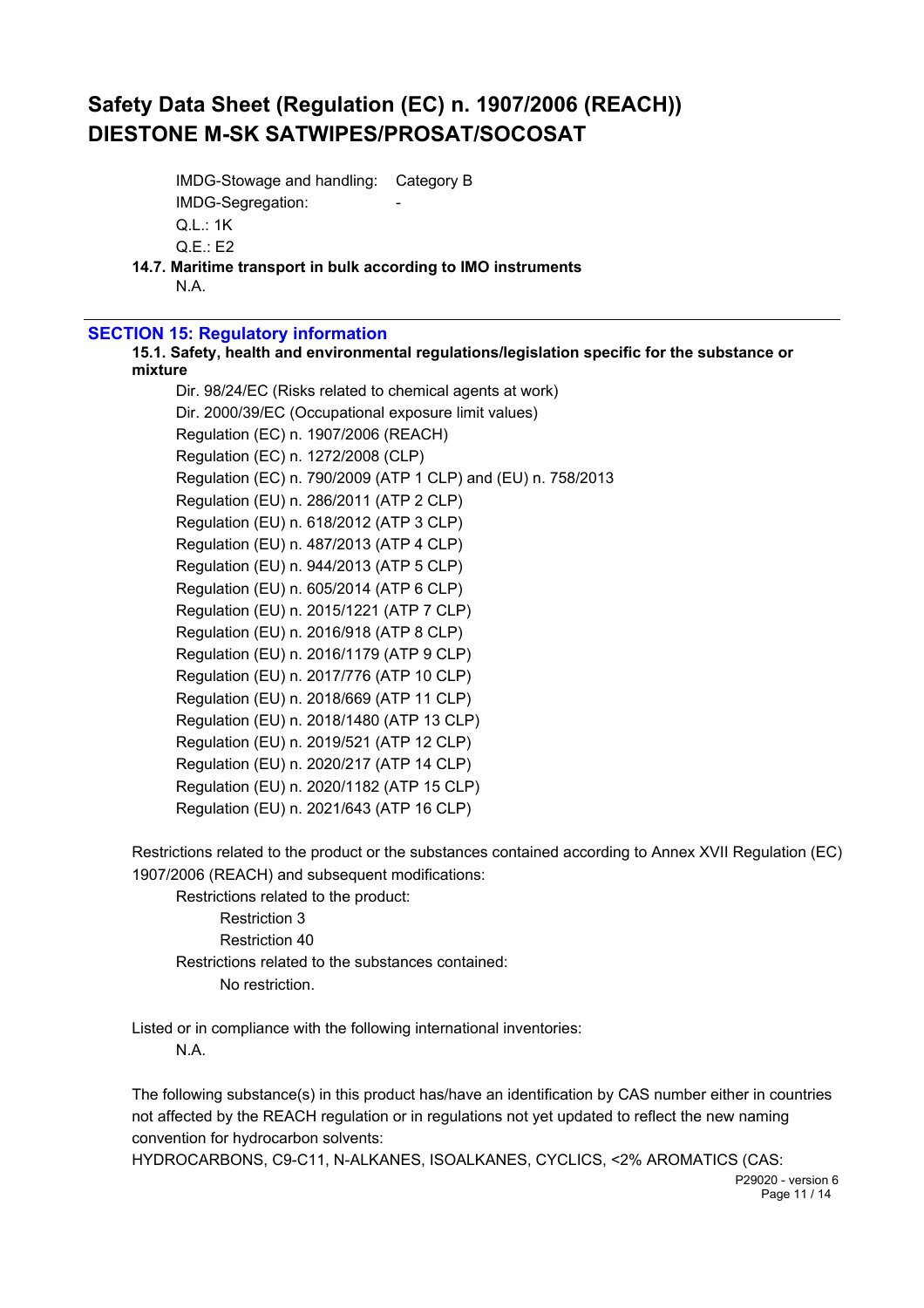64742-48-9)

Labelling of detergents (EC Regulations 648/2004 and 907/2006): DIESTONE M-SK SATWIPES/PROSAT/SOCOSAT aliphatic hydrocarbons >= 30%

Labelling of biocides (Regulations 1896/2000, 1687/2002, 2032/2003, 1048/2005, 1849/2006, 1451/2007 and Directive 98/8/EC):

N.A.

Where applicable, refer to the following regulatory provisions : Directive 2003/105/CE ('Activities linked to risks of serious accidents') and subsequent amendments. 1999/13/EC (VOC directive) Dir. 2004/42/EC (VOC directive)

Provisions related to directive EU 2012/18 (Seveso III): Seveso III category according to Annex 1, part 1 Product belongs to category: P5c

**15.2. Chemical safety assessment** No

#### **SECTION 16: Other information**

N.A.: Not Applicable or Not Available

Full text of phrases referred to in Section 3:

H226 Flammable liquid and vapour.

H304 May be fatal if swallowed and enters airways.

H336 May cause drowsiness or dizziness.

EUH066 Repeated exposure may cause skin dryness or cracking.

H319 Causes serious eye irritation.

| Hazard class and<br>hazard category | Code   | <b>Description</b>                                              |
|-------------------------------------|--------|-----------------------------------------------------------------|
| Flam. Liq. 3                        | 2.6/3  | Flammable liquid, Category 3                                    |
| Asp. Tox. 1                         | 3.10/1 | Aspiration hazard, Category 1                                   |
| Eye Irrit. 2                        | 3.3/2  | Eye irritation, Category 2                                      |
| STOT SE3                            | 3.8/3  | Specific target organ toxicity - single exposure,<br>Category 3 |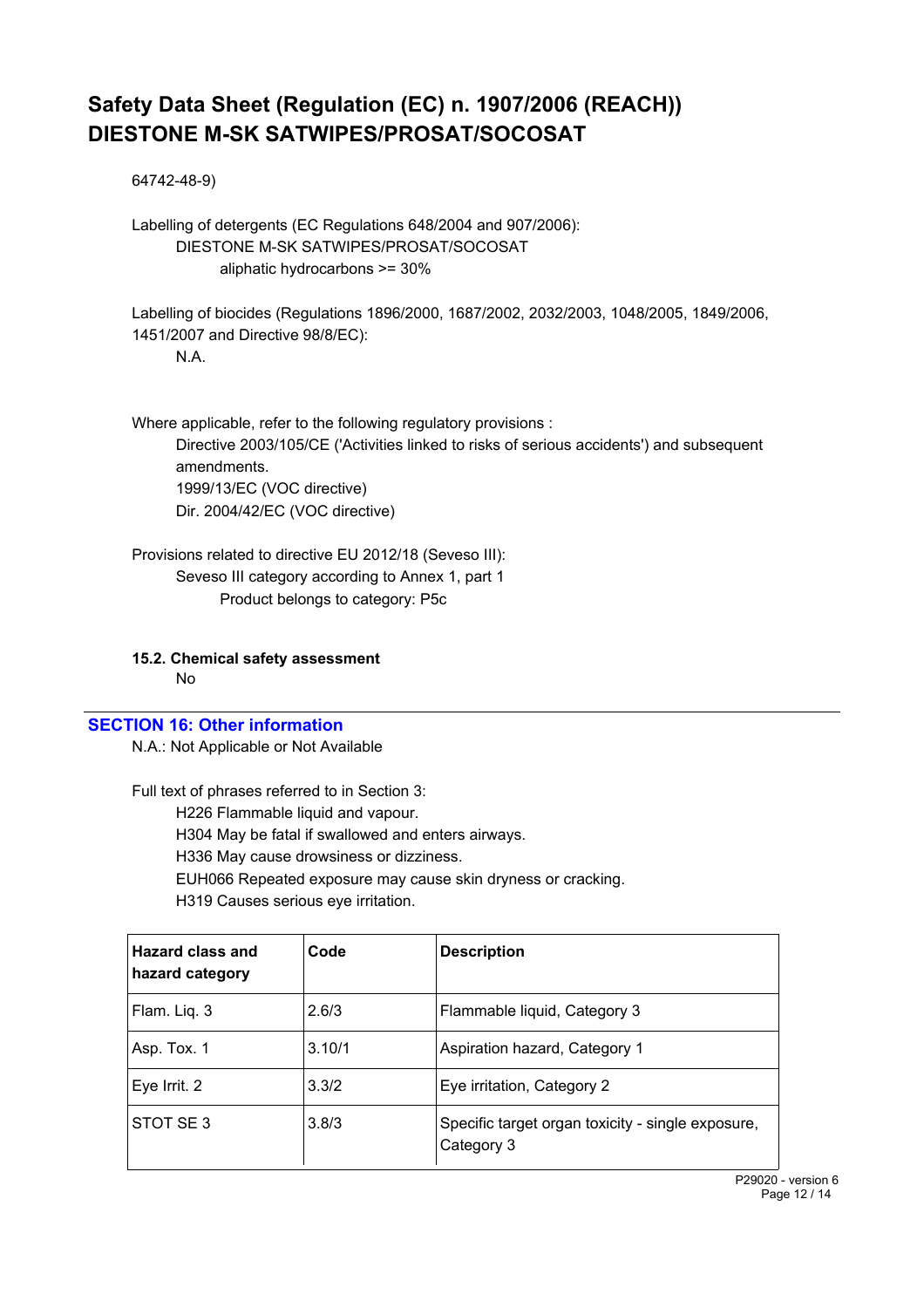This safety data sheet has been completely updated in compliance to Regulation 2020/878. Classification and procedure used to derive the classification for mixtures according to Regulation (EC) 1272/2008 [CLP]:

| Classification according to Regulation (EC) Nr.<br>1272/2008 | <b>Classification procedure</b> |
|--------------------------------------------------------------|---------------------------------|
| Flam. Liq. 3, H226                                           | On basis of test data           |
| Eye Irrit. 2, H319                                           | Calculation method              |
| STOT SE 3, H336                                              | Calculation method              |

This document was prepared by a competent person who has received appropriate training. Main bibliographic sources:

ECDIN - Environmental Chemicals Data and Information Network - Joint Research Centre, Commission of the European Communities SAX's DANGEROUS PROPERTIES OF INDUSTRIAL MATERIALS - Eight Edition - Van Nostrand Reinold CCNL - Appendix 1 Insert further consulted bibliography

Important confidentiality : this document contains confidential information that is proprietary to SOCOMORE. Subject to legal provisions determining otherwise, the distribution, republication or re-transmission of this document, in full or in part, must be limited to clearly identified individuals, either because they use the product, or to provide HSE information. Any communication of this document outside of this framework without our written consent is strictly forbidden.

SOCOMORE strongly advises every recipient of this safety data sheet to read it carefully and to consult experts in the field if necessary or appropriate, in order to understand the information it contains, notably the possible dangers associated with this product. The users must ensure the conformity and completeness of this information with regards to their specific use of the product.

The information contained herein is based on our state of knowledge at the above-specified date. It refers solely to the product indicated and constitutes no guarantee of particular quality. It is the responsibility of the purchaser/user to ensure that their activities conform with current legislation in force.

The information is considered correct, but it is not exhaustive and it shall be used only as a guide which is based on the current knowledge of the substance or mixture and it is applicable to the safety precautions appropriate for the product.

| European Agreement concerning the International Carriage of             |
|-------------------------------------------------------------------------|
| Dangerous Goods by Road.                                                |
| <b>Acute Toxicity Estimate</b>                                          |
| Acute toxicity Estimate (Mixtures)                                      |
| Chemical Abstracts Service (division of the American Chemical Society). |
|                                                                         |